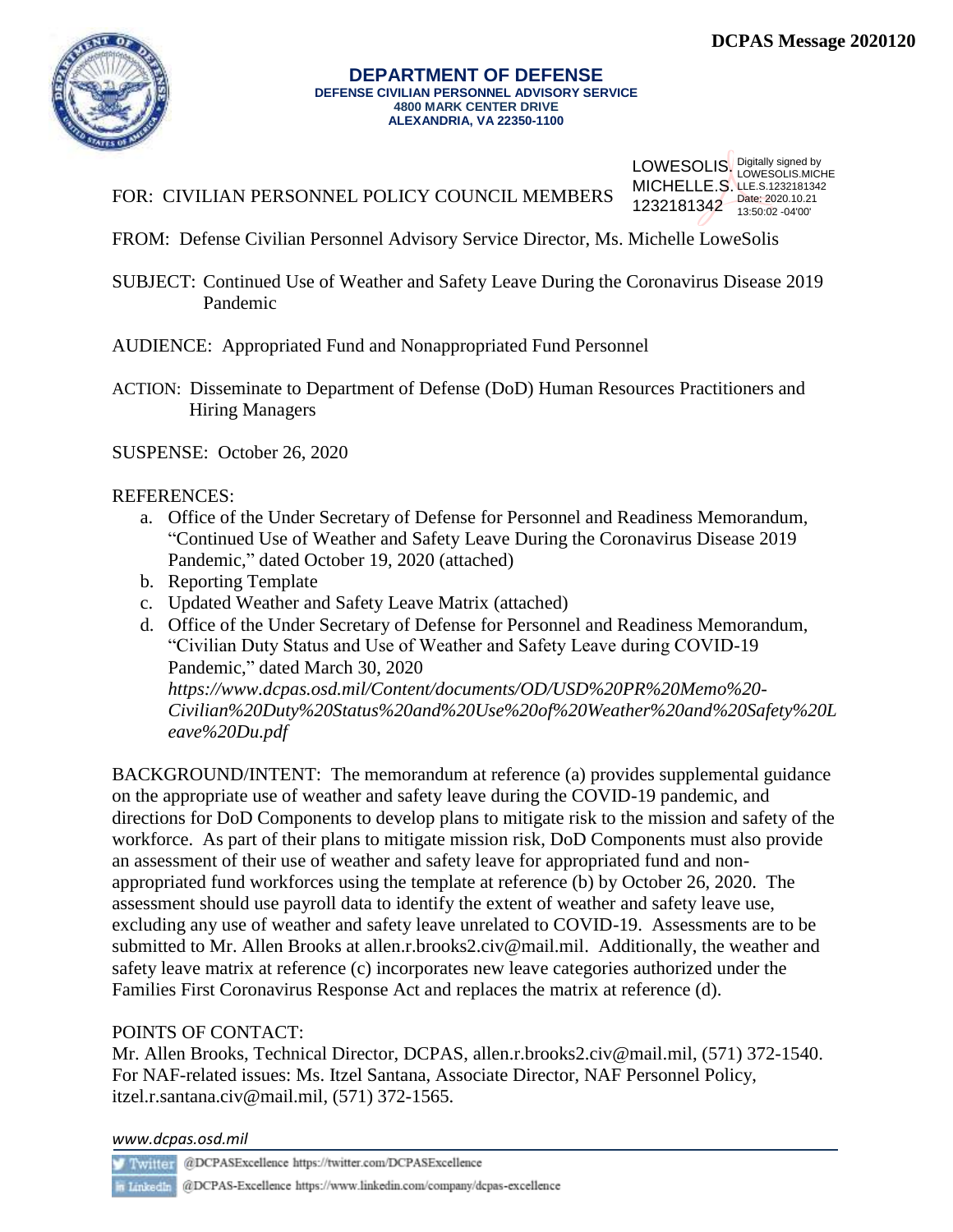

### **UNDER SECRETARY OF DEFENSE 4000 DEFENSE PENTAGON WASHINGTON, D.C. 20301-4000**

# **OCT 1 9 2020**

## MEMORANDUM FOR SENIOR PENTAGON LEADERSHIP (SEE DISTRIBUTION) DEFENSE AGENCY AND DOD FIELD ACTIVITY DIRECTORS

SUBJECT: Continued Use of Weather and Safety Leave During the Coronavirus Disease 2019 Pandemic

Reference: Under Secretary of Defense for Personnel and Readiness Memorandum, "Civilian Duty Status and Use of Weather and Safety Leave during COVID-19 Pandemic," March 30, 2020

As the coronavirus disease 2019 (COVID-19) pandemic continues to present a risk to the DoD workforce, balancing mission readiness and the safety of DoD employees remains a top priority. This memorandum provides supplemental guidance to the reference, and directions for DoD Components to develop plans to mitigate risk to the mission and safety of the workforce.

The continued need to grant weather and safety leave has diminished as DoD has made investments in technology and fully utilized human resources flexibilities. Supervisors should discuss plans to return to the workplace with employees who are on weather and safety leave or who are teleworking to some extent but who are not performing fully the essential functions of their positions. These discussions should include inquiring whether the employee needs any flexibilities or reasonable accommodations to return to the workplace. Should an employee request a flexibility or accommodation because of a medical condition, the supervisor needs to follow the reasonable accommodation process under section 504 of the Rehabilitation Act of 1973, as amended, 29 U.S.C. § 794 ("Rehabilitation Act").

In the limited instances where these tools are not practicable or deemed effective, DoD Components may, but are not required to, continue to provide weather and safety leave. DoD Components may require medical documentation in support of weather and safety leave to the extent consistent with the Rehabilitation Act, which prohibits seeking documentation for conditions that are obvious or already known. The use of weather and safety leave for child or dependent care remains prohibited.

DoD Components will provide an assessment of their use of weather and safety leave for appropriated and non-appropriated fund workforces to my point of contact below by October 26, 2020. Using the attached spreadsheet as a template, this assessment should use payroll data as a starting point to identify the extent of weather and safety leave use, excluding any use of weather and safety leave unrelated to COVID-19.

The second attachment to this memorandum updates the matrix included in the reference to incorporate additional leave categories authorized under the Families First Coronavirus Response Act.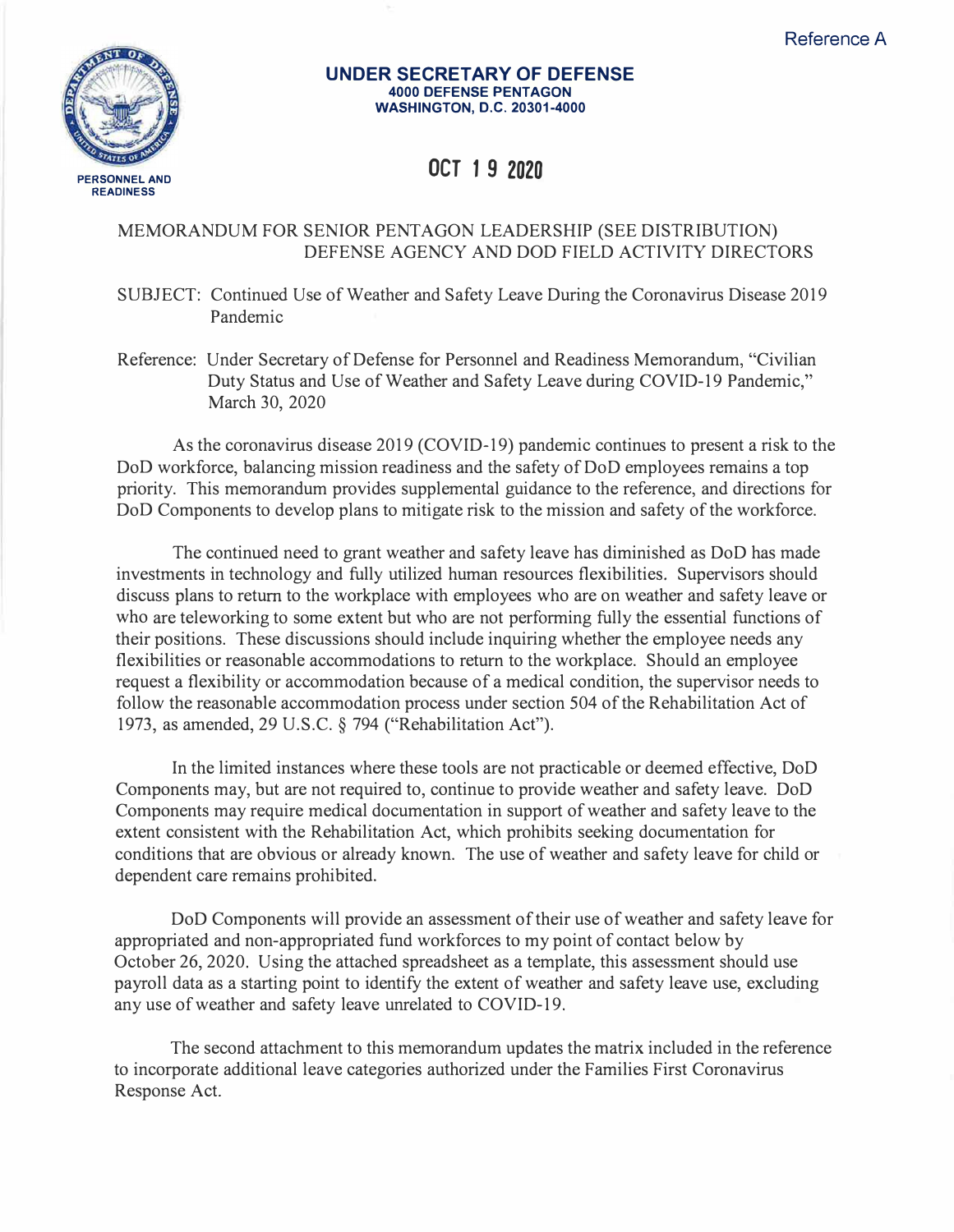Should you have any questions, my point of contact is Mr. Allen Brooks, Technical Director, Defense Civilian Personnel Advisory Service, who may be reached at allen.r.brooks2.civ@mail.mil or (571) 372-1540.

Multine

Matthew P. Donovan

Attachments: As stated

DISTRIBUTION:

Chief Management Officer of the Department of Defense Secretaries of the Military Departments Chairman of the Joint Chiefs of Staff Under Secretaries of Defense Chief of the National Guard Bureau General Counsel of the Department of Defense. Director of Cost Assessment and Program Evaluation Inspector General of the Department of Defense Director of Operational Test and Evaluation Chief Information Officer of the Department of Defense Assistant Secretary of Defense for Legislative Affairs Assistant to the Secretary of Defense for Public Affairs Director of Net Assessment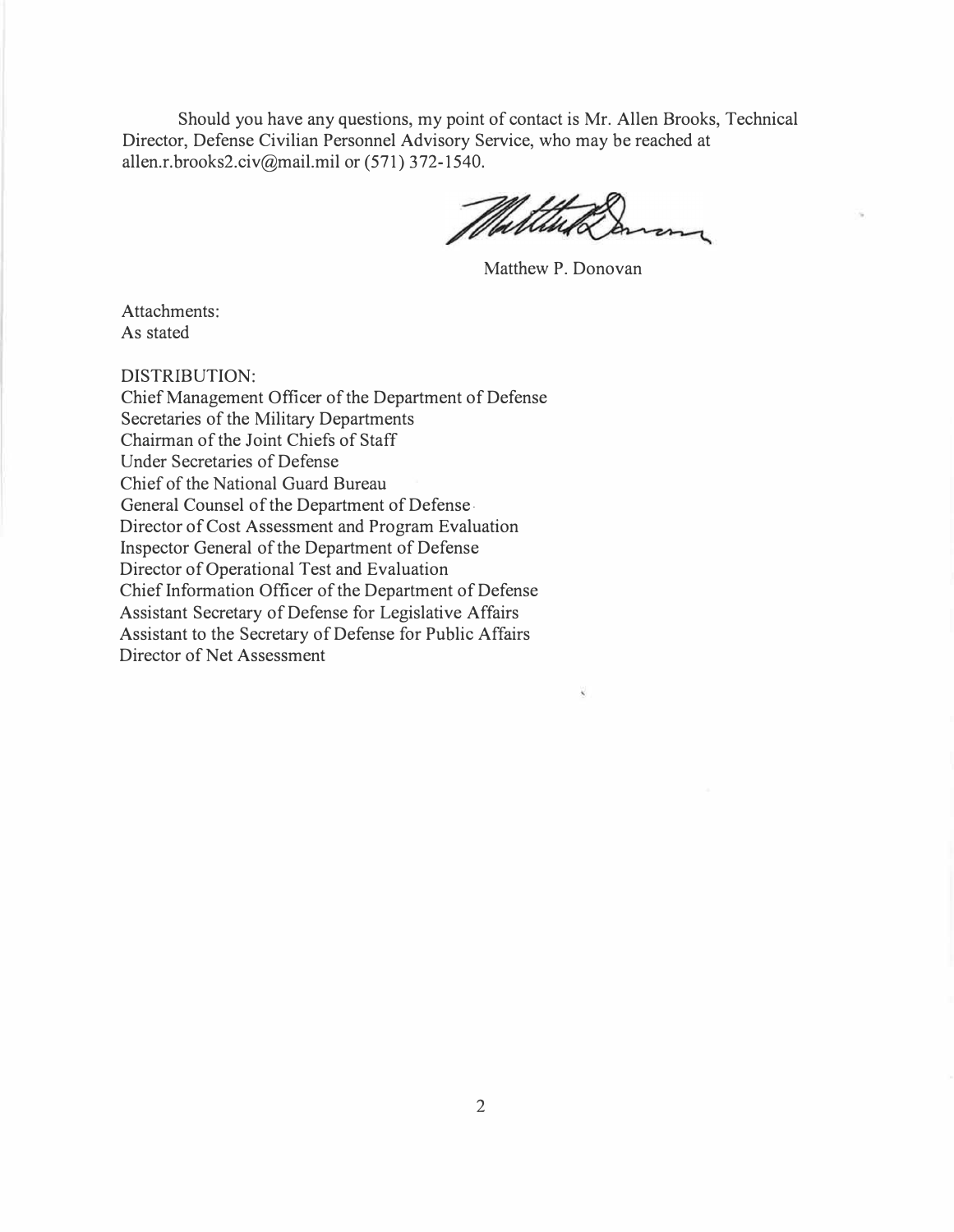| <b>CIVILIAN DUTY STATUS MATRIX</b>                                        |                                                                                 |                                                        |                                         |                              |                                                                                                                |
|---------------------------------------------------------------------------|---------------------------------------------------------------------------------|--------------------------------------------------------|-----------------------------------------|------------------------------|----------------------------------------------------------------------------------------------------------------|
| <b>SCENARIOS</b>                                                          |                                                                                 |                                                        | <b>ACTIONS</b>                          |                              |                                                                                                                |
|                                                                           |                                                                                 |                                                        | Telework <sup>1</sup>                   | <b>Report to</b><br>Worksite | Leave<br><b>Options</b>                                                                                        |
| IF:                                                                       | AND:                                                                            |                                                        | <b>THEN:</b>                            |                              |                                                                                                                |
| The employee<br>is not ill or<br>does not have<br>symptoms of<br>COVID-19 | is directed to stay home by:                                                    | a commander or supervisor <sup>2</sup>                 |                                         | X                            | • Weather and Safety<br>Leave <sup>3</sup>                                                                     |
|                                                                           |                                                                                 | a medical professional or<br>public health authority   |                                         | X                            | • Emergency Paid<br>Sick Leave <sup>4</sup>                                                                    |
|                                                                           | is at increased risk for severe illness from COVID-19                           |                                                        |                                         | $\sqrt{5}$                   | • Weather and Safety<br>Leave $6$<br>• Annual Leave<br>• Leave Without Pay                                     |
|                                                                           | has a family member(s) who requires care and the<br>family member is:           | a child at home due to school<br>or childcare closures |                                         |                              | • Emergency Paid<br><b>Sick Leave</b><br>• Expanded Family<br>and Medical Leave <sup>7</sup><br>• Annual Leave |
|                                                                           |                                                                                 | ill or quarantined due to<br>COVID-19                  |                                         | $\sqrt{8}$                   | • Emergency Paid<br><b>Sick Leave</b><br>• Sick Leave<br>• Annual Leave                                        |
|                                                                           | is designated as an emergency employee <sup>9</sup> and ordered to the worksite |                                                        | X                                       | $\blacktriangleright$        | • Annual Leave                                                                                                 |
| The employee is ill or has symptoms of COVID-19                           |                                                                                 |                                                        | Sick Leave or Emergency Paid Sick Leave |                              |                                                                                                                |

<sup>&</sup>lt;sup>1</sup> Employees may telework if they occupy a telework eligible position and have a telework agreement.

<sup>&</sup>lt;sup>2</sup> The commander or supervisor either directs the employee to stay home because of possible exposure or because the employee has symptoms that might be COVID-19.

<sup>&</sup>lt;sup>3</sup> Weather and safety leave is not an entitlement and is generally only available to non-telework program participants. Under DoDI 1400.25 Volume 610, "DoD Civilian Personnel Management System: Hours of Duty," approval authority is the commander or head of activity unless further delegated.

<sup>&</sup>lt;sup>4</sup> The Emergency Paid Sick Leave Act authorizes up to 80 hours of paid leave to employees in specified circumstances. See OPM Guidance, dated April 23, 2020. W&SL may be appropriate if an employee has exhausted PSL.

<sup>5</sup> Appropriate exposure mitigation measures are in place.

<sup>&</sup>lt;sup>6</sup> See Office of Management and Budget Memorandum, "Updated Guidance on Telework Flexibilities in Response to Coronavirus," March 12, 2020. Employees may be required to provide medical documentation consistent with the Rehabilitation Act of 1973, as amended, 29 U.S.C. § 794.

<sup>&</sup>lt;sup>7</sup> The Emergency Family and Medical Leave Expansion Act authorizes up to 10 weeks of paid leave to employees in specified circumstances. Only employees covered by Title I of the Family and Medical Leave Act are potentially eligible for expanded family and medical leave.

<sup>8</sup> Unless directed by a medical professional, public health authority, commander or supervisor to stay home because of possible exposure to COVID-19.

<sup>&</sup>lt;sup>9</sup> The employee is designated an emergency employee by a commander or supervisor under 5 CFR 630.1605(b) and must report to the worksite even if a telework participant. The commander or supervisor determines the employee is critical to agency operations.